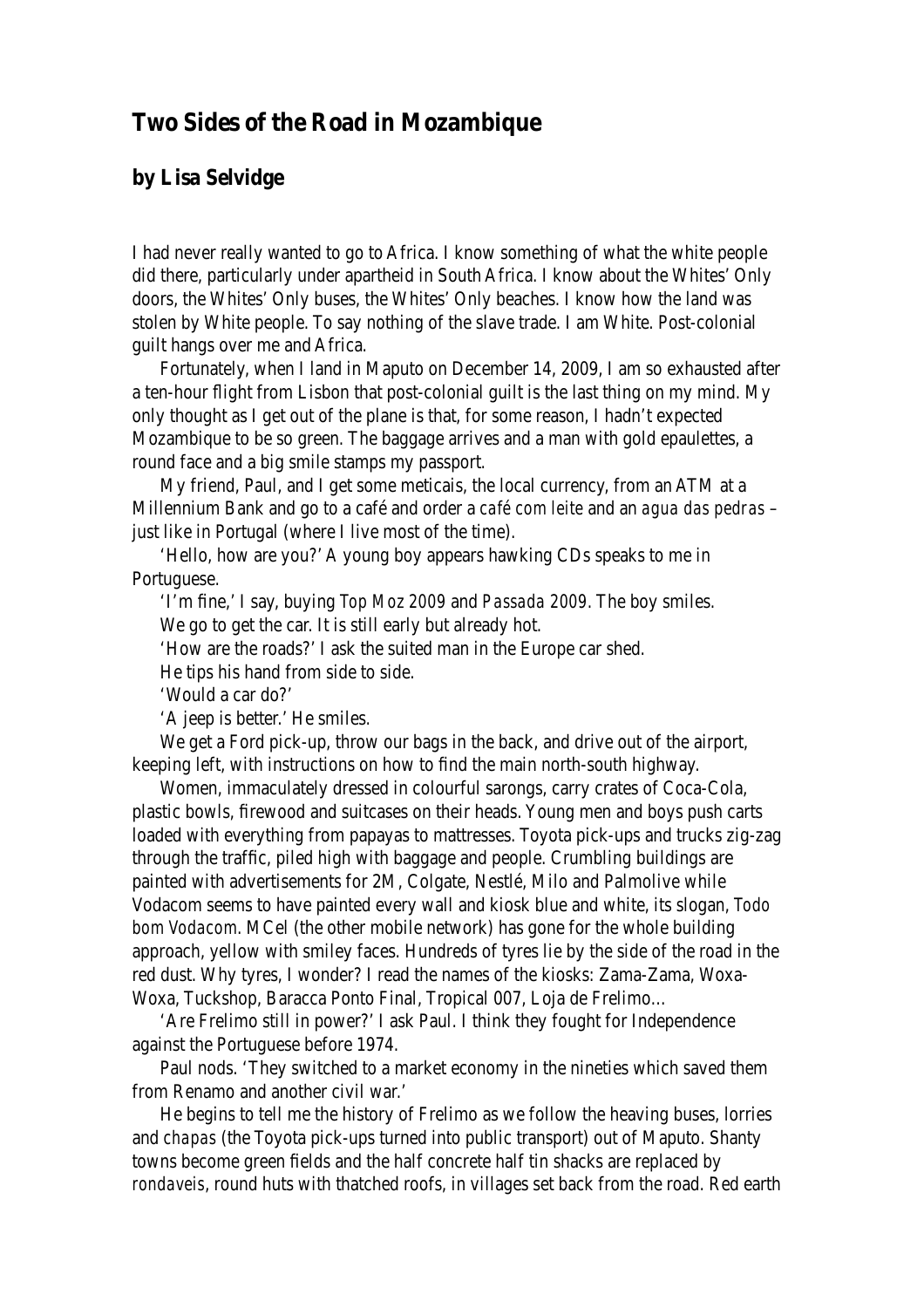paths connect the main road with the villages and the people walk back and forth and along the road, as if in a choreographed dance. Women pause at wells to fill yellow water containers. Occasionally, a dark 4WD zips by pulling a white boat. Paul tells me that Guebuza won the 1994 elections.

A few potholes appear in the road. We pass a broken Toyota, one haunch slouched into the road. Six people gather around the collapsed tyre, a dozen others sit on the side of the road. Further on a lorry has overturned – a burst tyre. Aha. There are now almost only pick-ups and other 4WDs left on the roads – Toyotas, of course, Nissans, Fords, and the monster American Freightliner lorries with their growling faces. Peanuts hang in bags from trees and rows of bright red bottles of piri-piri line the road. Every so often wooden carvings stand tall, like the people walking by them. The tarmac on the road becomes less. It takes us four hours to do 150 km.

We stop at Inhambane, outside a Barclays Bank, and drink Coca-Cola (it is at least 40°C) and watch dhows on the river. It has a timeless feel, its wide tree-lined avenues and faded buildings remind me of towns in Portugal, Grandola perhaps. '*Terra da boa gente*', 'Land of good people' was, apparently, what Vasco da Gama called the place when he arrived here in the 15<sup>th</sup> century.

The tarmac on the road to Vilankulo disappears completely. Only a red bumpy track rolls up and down the undulating landscape. Coconut palms grow in abundance. An occasional machine with Chinese written on the side rests by the side of the road.

'It can't be down here,' I say, as we bounce along a deep sand track that no car would be able to pass.

I ask someone and he tells me that it is. He asks for a ride and gets in the open back. We pick up some more people and bounce along some more, 7 km more, until we reach our accommodation.

Vilankulo is the almost perfect tourist destination with its white beaches, translucent sea and restaurants. We dutifully do the tourist things: swim, ride, see angel fish and dolphins, sail out on a dhow to one of the Bazaruto islands. It is stunningly beautiful – and expensive. I want to go inland.

On the lonely red dust road a family of baboons attempts to cross in front of us. We stop. The baboons indignantly scatter and regroup behind us and cross again, carefully, like children on a pedestrian crossing. Birds cry out from trees with trunks as big as houses, palms prod the deep blue sky. Occasionally we pass a village, a man on a bicycle, a woman walking with the yellow water container on her head but the deeper we go, the fewer the people. I feel like Kurtz going into the heart of Africa. And then, as the sun is setting in front of us, we come to Mabote.

'Can I see the room?' I ask a young woman in the café.

She links my arm and shows me three basic rooms, each with single beds. I find a room with two unbroken beds. There is a cockroach the size of rat in the bathroom and no running water. It costs 250 meticais, 6 euros. I smile.

Mabote is built up on both sides of the dusty street. Not a lot happens. There are three cafes, a yellow building (compliments of MCel) and there is electricity between 6 p.m. - 9 p.m.. We eat omelette and chips and drink 2M (beer). Everyone is friendly and intrigued that we speak Portuguese. A young man under pressure to marry and have children is keen to talk to us.

'I want to live my life,' he says. 'Not what others want.'